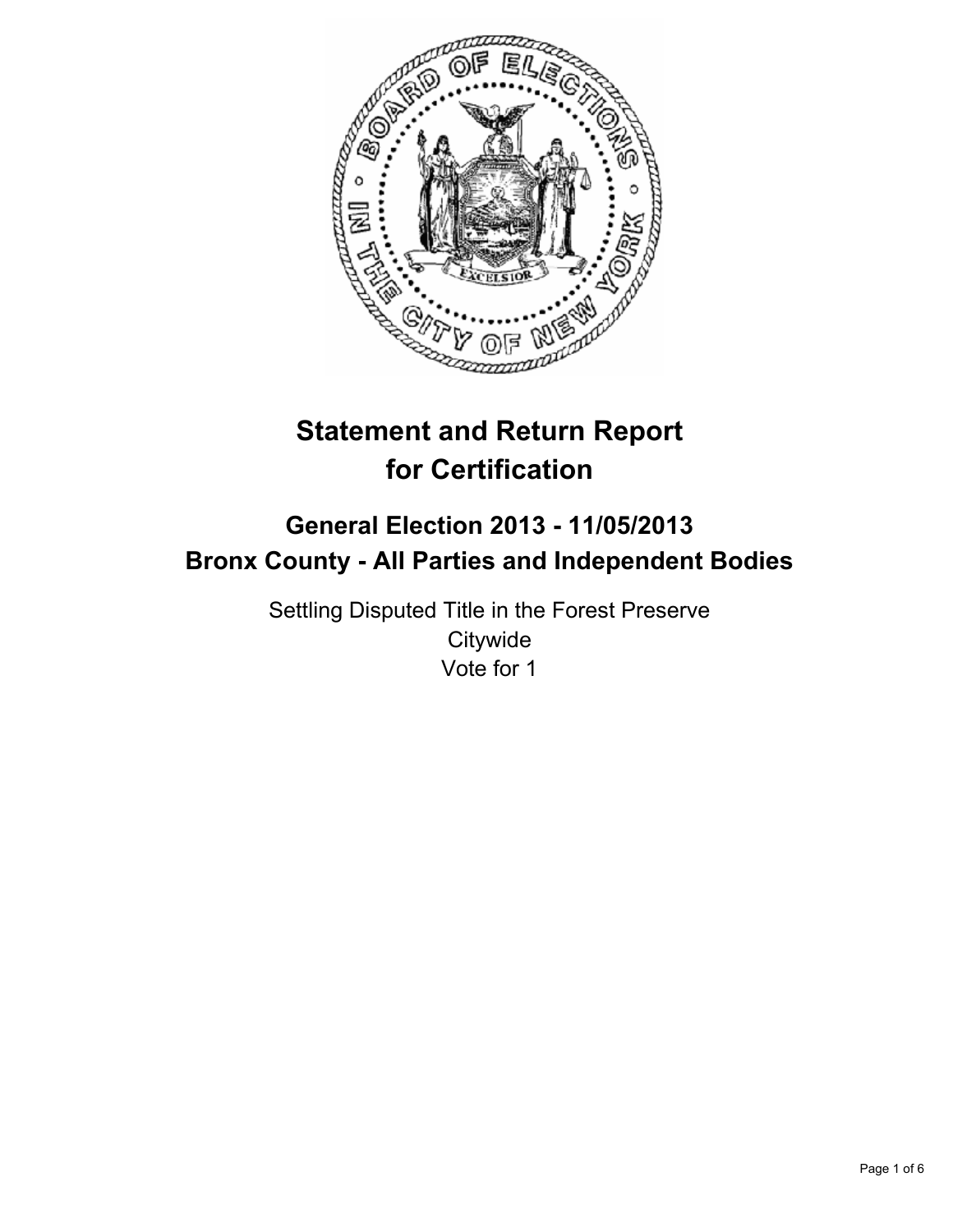

| <b>PUBLIC COUNTER</b>                                    | 10,140   |
|----------------------------------------------------------|----------|
| <b>EMERGENCY</b>                                         | 132      |
| ABSENTEE/MILITARY                                        | 220      |
| <b>FEDERAL</b>                                           | 0        |
| SPECIAL PRESIDENTIAL                                     | $\Omega$ |
| AFFIDAVIT                                                | 181      |
| <b>Total Ballots</b>                                     | 10,673   |
| Less - Inapplicable Federal/Special Presidential Ballots | 0        |
| <b>Total Applicable Ballots</b>                          | 10,673   |
| <b>YES</b>                                               | 3,528    |
| <b>NO</b>                                                | 1,052    |
| <b>Total Votes</b>                                       | 4,580    |
| Unrecorded                                               | 6,093    |

### **Assembly District 78**

| <b>PUBLIC COUNTER</b>                                    | 8,184 |
|----------------------------------------------------------|-------|
| <b>EMERGENCY</b>                                         | 0     |
| ABSENTEE/MILITARY                                        | 177   |
| <b>FEDERAL</b>                                           | 0     |
| <b>SPECIAL PRESIDENTIAL</b>                              | 0     |
| AFFIDAVIT                                                | 186   |
| <b>Total Ballots</b>                                     | 8,547 |
| Less - Inapplicable Federal/Special Presidential Ballots | 0     |
| <b>Total Applicable Ballots</b>                          | 8,547 |
| <b>YES</b>                                               | 3,208 |
| <b>NO</b>                                                | 924   |
| <b>Total Votes</b>                                       | 4,132 |
| Unrecorded                                               | 4.415 |

| PUBLIC COUNTER                                           | 11,851 |
|----------------------------------------------------------|--------|
| <b>EMERGENCY</b>                                         | 0      |
| ABSENTEE/MILITARY                                        | 228    |
| <b>FEDERAL</b>                                           | 0      |
| SPECIAL PRESIDENTIAL                                     | 0      |
| <b>AFFIDAVIT</b>                                         | 193    |
| <b>Total Ballots</b>                                     | 12,272 |
| Less - Inapplicable Federal/Special Presidential Ballots | 0      |
| <b>Total Applicable Ballots</b>                          | 12,272 |
| <b>YES</b>                                               | 4,137  |
| <b>NO</b>                                                | 1,361  |
| <b>Total Votes</b>                                       | 5,498  |
| Unrecorded                                               | 6.774  |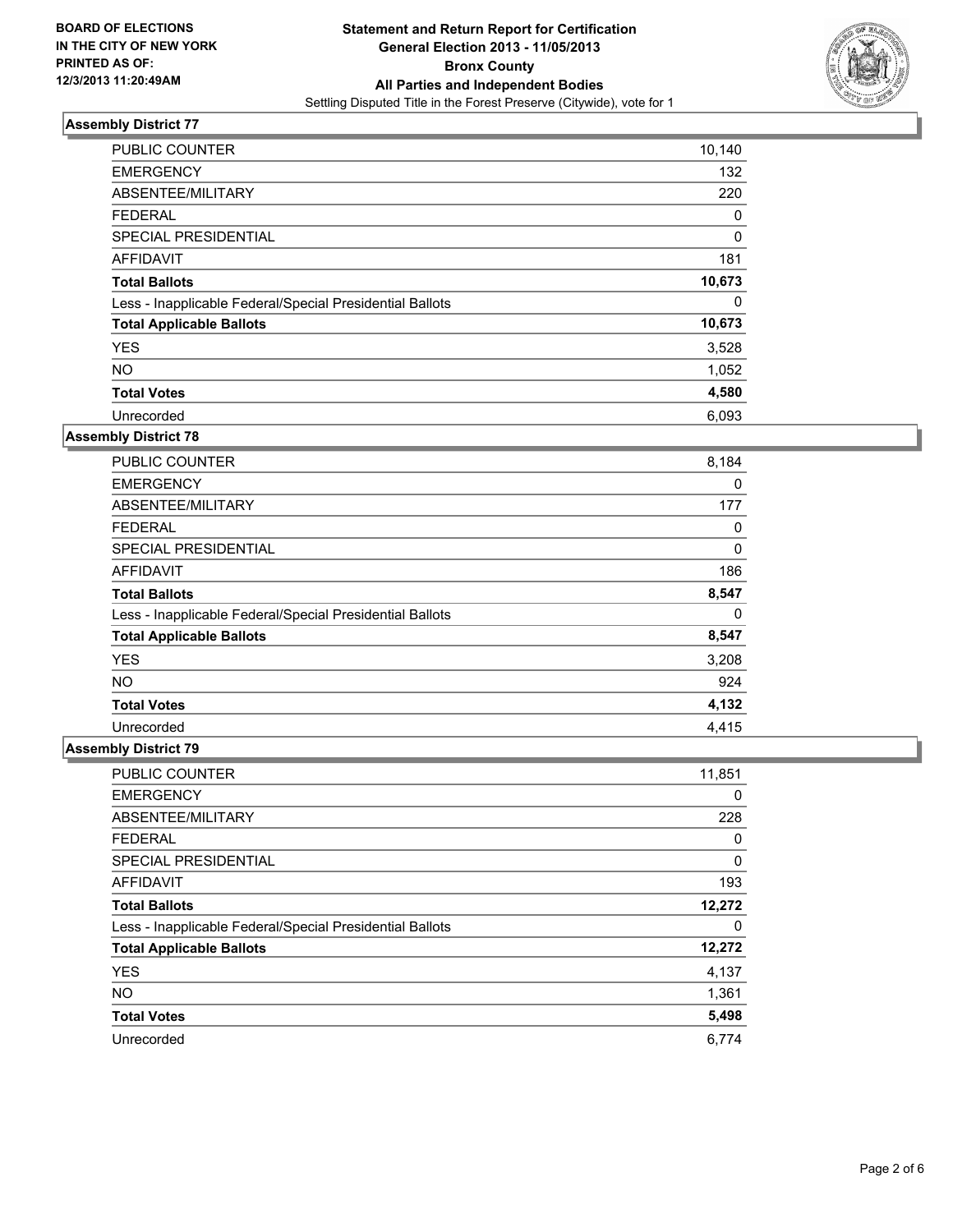

| <b>PUBLIC COUNTER</b>                                    | 11,935   |
|----------------------------------------------------------|----------|
| <b>EMERGENCY</b>                                         | 1        |
| ABSENTEE/MILITARY                                        | 506      |
| <b>FEDERAL</b>                                           | 0        |
| SPECIAL PRESIDENTIAL                                     | $\Omega$ |
| <b>AFFIDAVIT</b>                                         | 173      |
| <b>Total Ballots</b>                                     | 12,615   |
| Less - Inapplicable Federal/Special Presidential Ballots | 0        |
| <b>Total Applicable Ballots</b>                          | 12,615   |
| <b>YES</b>                                               | 4,835    |
| <b>NO</b>                                                | 1,926    |
| <b>Total Votes</b>                                       | 6,761    |
| Unrecorded                                               | 5,854    |

### **Assembly District 81**

| <b>PUBLIC COUNTER</b>                                    | 18,229 |
|----------------------------------------------------------|--------|
| <b>EMERGENCY</b>                                         | 33     |
| ABSENTEE/MILITARY                                        | 704    |
| <b>FEDERAL</b>                                           | 0      |
| <b>SPECIAL PRESIDENTIAL</b>                              | 0      |
| AFFIDAVIT                                                | 206    |
| <b>Total Ballots</b>                                     | 19,172 |
| Less - Inapplicable Federal/Special Presidential Ballots | 0      |
| <b>Total Applicable Ballots</b>                          | 19,172 |
| <b>YES</b>                                               | 8,894  |
| <b>NO</b>                                                | 3,293  |
| <b>Total Votes</b>                                       | 12,187 |
| Unrecorded                                               | 6,985  |

| PUBLIC COUNTER                                           | 19,482 |
|----------------------------------------------------------|--------|
| <b>EMERGENCY</b>                                         | 78     |
| ABSENTEE/MILITARY                                        | 463    |
| <b>FEDERAL</b>                                           | 0      |
| SPECIAL PRESIDENTIAL                                     | 0      |
| AFFIDAVIT                                                | 172    |
| <b>Total Ballots</b>                                     | 20,195 |
| Less - Inapplicable Federal/Special Presidential Ballots | 0      |
| <b>Total Applicable Ballots</b>                          | 20,195 |
| <b>YES</b>                                               | 8,302  |
| <b>NO</b>                                                | 3,587  |
| <b>Total Votes</b>                                       | 11,889 |
| Unrecorded                                               | 8,306  |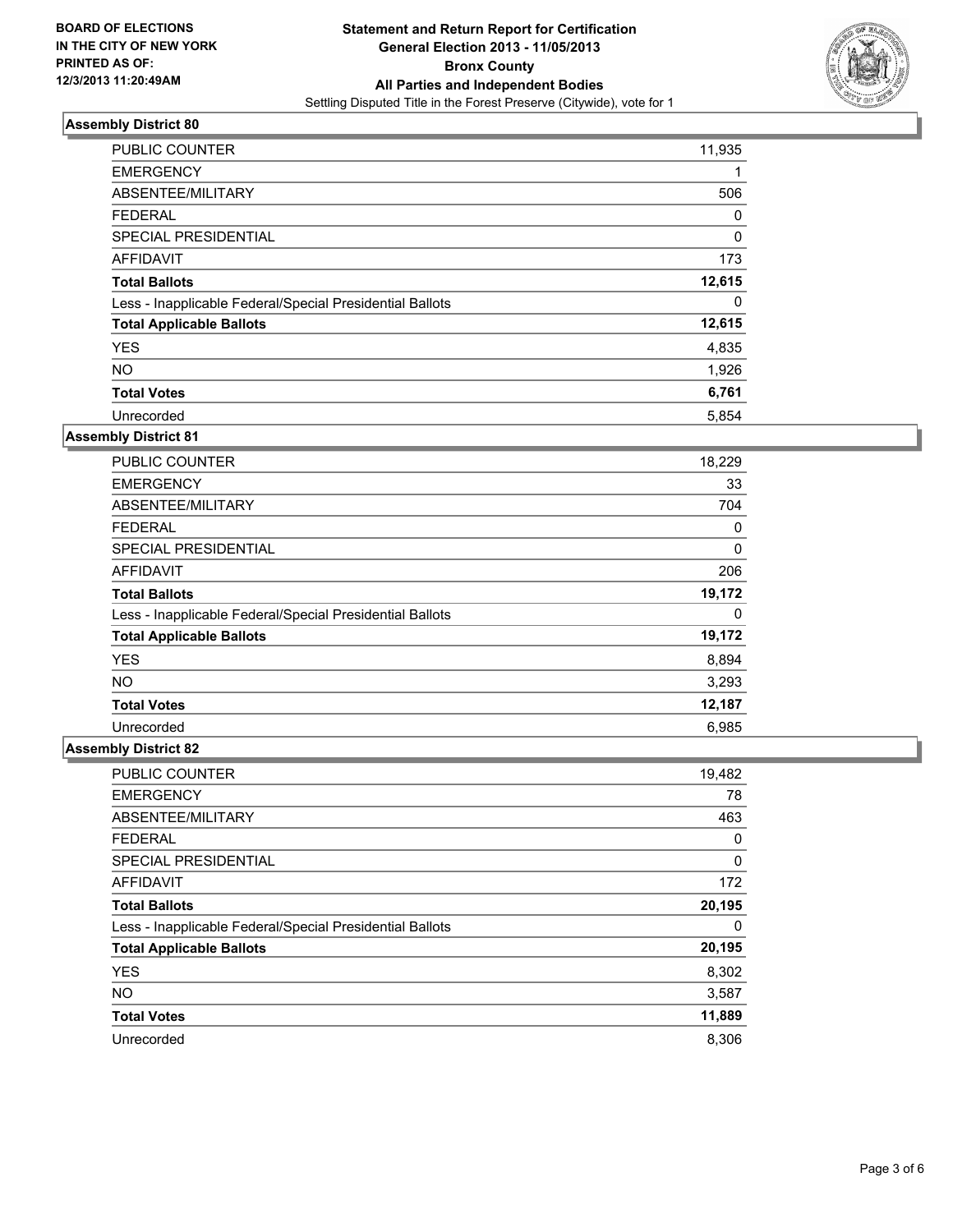

| <b>PUBLIC COUNTER</b>                                    | 15,017   |
|----------------------------------------------------------|----------|
| <b>EMERGENCY</b>                                         | 97       |
| ABSENTEE/MILITARY                                        | 346      |
| <b>FEDERAL</b>                                           | 0        |
| SPECIAL PRESIDENTIAL                                     | $\Omega$ |
| <b>AFFIDAVIT</b>                                         | 175      |
| <b>Total Ballots</b>                                     | 15,635   |
| Less - Inapplicable Federal/Special Presidential Ballots | 0        |
| <b>Total Applicable Ballots</b>                          | 15,635   |
| <b>YES</b>                                               | 5,815    |
| <b>NO</b>                                                | 1,769    |
| <b>Total Votes</b>                                       | 7,584    |
| Unrecorded                                               | 8,051    |

### **Assembly District 84**

| <b>PUBLIC COUNTER</b>                                    | 10,266 |
|----------------------------------------------------------|--------|
| <b>EMERGENCY</b>                                         | 37     |
| ABSENTEE/MILITARY                                        | 131    |
| <b>FEDERAL</b>                                           | 0      |
| <b>SPECIAL PRESIDENTIAL</b>                              | 0      |
| AFFIDAVIT                                                | 194    |
| <b>Total Ballots</b>                                     | 10,628 |
| Less - Inapplicable Federal/Special Presidential Ballots | 0      |
| <b>Total Applicable Ballots</b>                          | 10,628 |
| <b>YES</b>                                               | 3,241  |
| <b>NO</b>                                                | 919    |
| <b>Total Votes</b>                                       | 4,160  |
| Unrecorded                                               | 6,468  |

| <b>PUBLIC COUNTER</b>                                    | 10,671 |
|----------------------------------------------------------|--------|
| <b>EMERGENCY</b>                                         | 67     |
| ABSENTEE/MILITARY                                        | 186    |
| <b>FEDERAL</b>                                           | 0      |
| SPECIAL PRESIDENTIAL                                     | 0      |
| <b>AFFIDAVIT</b>                                         | 178    |
| <b>Total Ballots</b>                                     | 11,102 |
| Less - Inapplicable Federal/Special Presidential Ballots | 0      |
| <b>Total Applicable Ballots</b>                          | 11,102 |
| <b>YES</b>                                               | 3,787  |
| <b>NO</b>                                                | 1,208  |
| <b>Total Votes</b>                                       | 4,995  |
| Unrecorded                                               | 6,107  |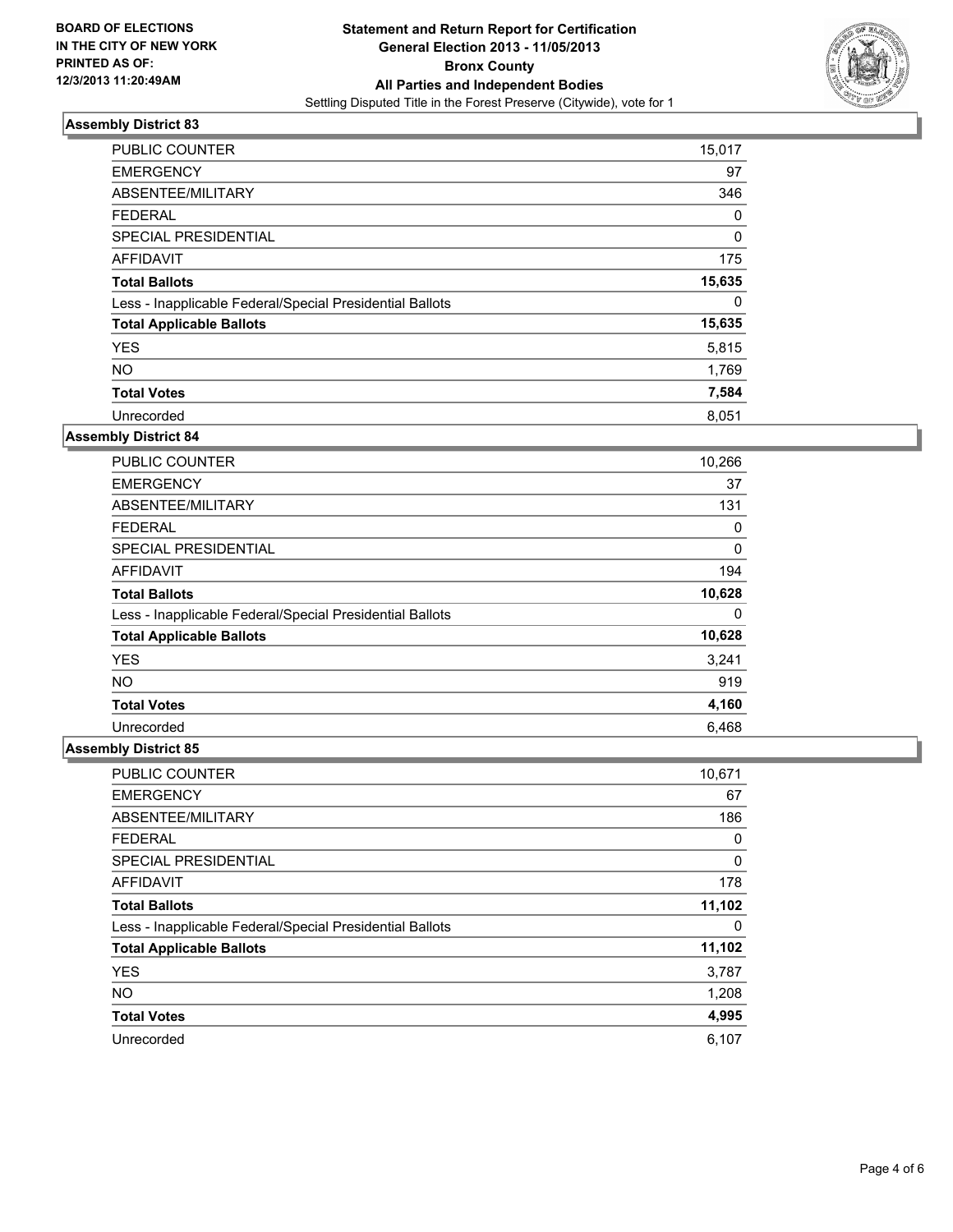

| <b>PUBLIC COUNTER</b>                                    | 8,561 |
|----------------------------------------------------------|-------|
| <b>EMERGENCY</b>                                         | 0     |
| ABSENTEE/MILITARY                                        | 156   |
| <b>FEDERAL</b>                                           | 0     |
| SPECIAL PRESIDENTIAL                                     | 0     |
| <b>AFFIDAVIT</b>                                         | 196   |
| <b>Total Ballots</b>                                     | 8,913 |
| Less - Inapplicable Federal/Special Presidential Ballots | 0     |
| <b>Total Applicable Ballots</b>                          | 8,913 |
| <b>YES</b>                                               | 2,981 |
| <b>NO</b>                                                | 843   |
| <b>Total Votes</b>                                       | 3,824 |
| Unrecorded                                               | 5,089 |

| <b>PUBLIC COUNTER</b>                                    | 13,072 |
|----------------------------------------------------------|--------|
| <b>EMERGENCY</b>                                         | 5      |
| ABSENTEE/MILITARY                                        | 202    |
| <b>FEDERAL</b>                                           | 0      |
| <b>SPECIAL PRESIDENTIAL</b>                              | 0      |
| <b>AFFIDAVIT</b>                                         | 194    |
| <b>Total Ballots</b>                                     | 13,473 |
| Less - Inapplicable Federal/Special Presidential Ballots | 0      |
| <b>Total Applicable Ballots</b>                          | 13,473 |
| <b>YES</b>                                               | 5,136  |
| <b>NO</b>                                                | 1,750  |
| <b>Total Votes</b>                                       | 6,886  |
| Unrecorded                                               | 6,587  |